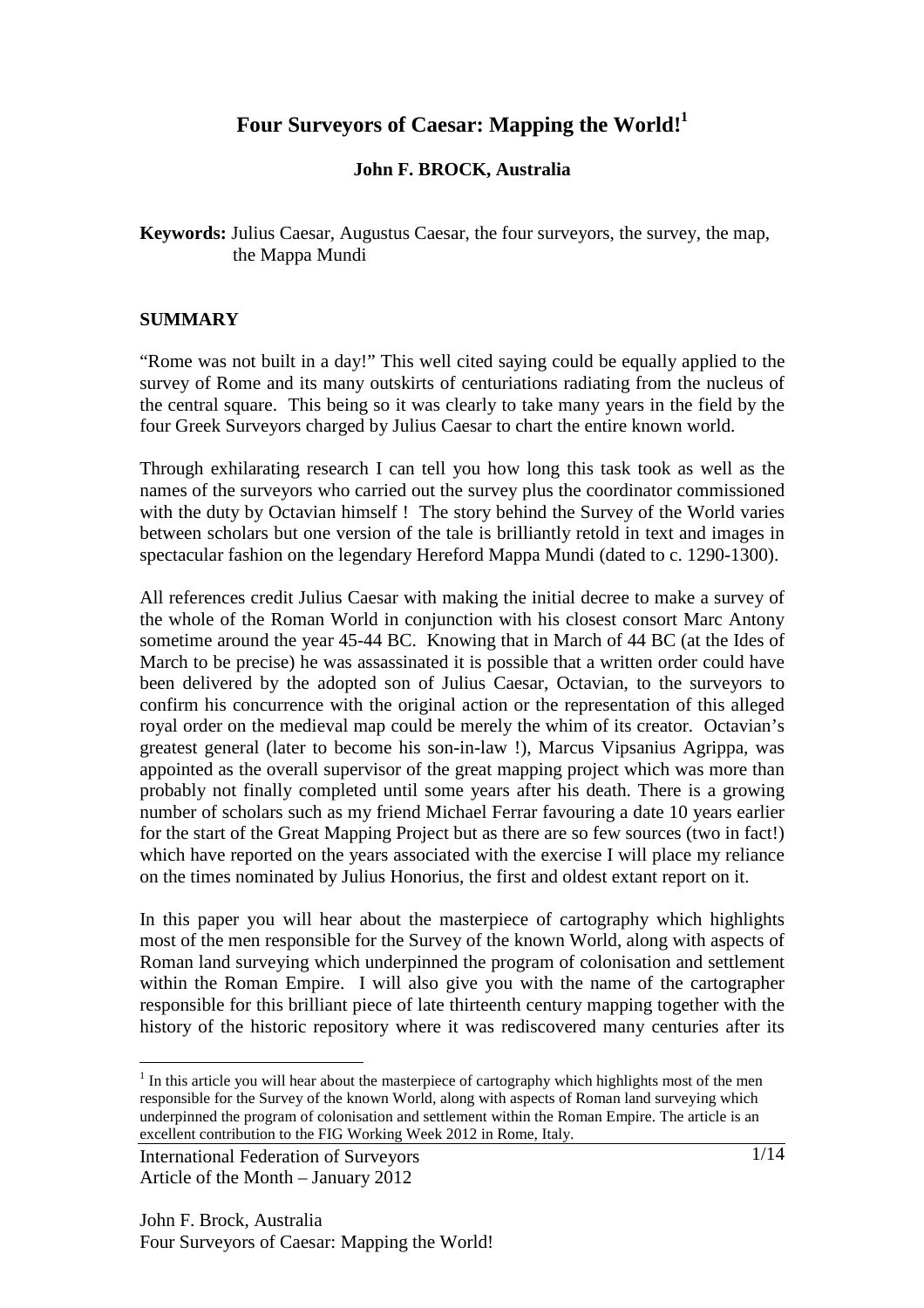disappearance. It is still housed in the Cathedral from which it derived its name today thanks to some most generous benefactors and enthusiastic heritage fanatics.

It is a truly incredible revelation that we have the approximate commencement time of the survey of the entire ancient world and just how long the arduous exercise took but to ponder that we even know the names of all of the people involved in the awesome undertaking is staggering to the imagination. Well get ready to be thrilled; get ready to be amazed because I am about to transport you back to a time of majesty and conspiracy closely followed by an extended period of peace during which four Greek Surveyors took on the survey of the world and actually did it!

## **1. INTRODUCTION**

To be given the commission to survey the world sounds like and certainly is a monumental contemplation but this exact responsibility was bestowed upon four "extremely learned men" by the most powerful man in the world at the time of this momentous instruction – Julius Caesar ! There are some unsubstantiated sources which purport that this great emperor himself first started his career in the ranks of the army as a surveyor of the roads of Rome, legendary for their straightness and right angled intersections but I must leave the verification of this exciting possibility to future investigation while I mesmerise you with this true tale of epic surveying during the era that it is said the streets of Rome were paved with gold !

The entirety of the known world at that time (45/44-13/12 BC) included Asia, Africa and Europe, with many portions of these continents under the occupation of the Roman Empire, a not insubstantial expanse of territory in anyone's imagination ! The late 4<sup>th</sup>/early 5<sup>th</sup> century Roman historian Julius Honorius states that the entire earth ("omnis orbis") was surveyed by four surveyors of Greek extraction who were selected by Julius Caesar and his co-consul Marc Antony. Contemporary accounts about these surveyors refer to four such "most able men" but later reporters erroneously drop one of the agrimensori in favour of only three men of measurement, which slightly contorted tale has been adopted on the Hereford Map.

Initially I am going to give a brief outline of the training and techniques which would have been instilled into the men entrusted with surveying tasks during the Roman Empire along with the calibre and expertise of the highly regarded Guild of Experts from which four were chosen to do the ambitious bidding of their imperious leaders.

### **2. THE MASTERY OF ROMAN SURVEYING**

Even in the very early days when Romans were predominantly a nation of farmers they had a mythical obsession with the land to which they attributed great antiquity. The Roman Surveyors were known as "agrimensori" (literally "measurers of land") or "gromatici" ("users of the groma" – which is an ancient Roman surveying device consisting of a cross mounted on a bracket, fitting into a staff, with a plumb bob hanging from each of the four ends to enable the laying out of straight lines at right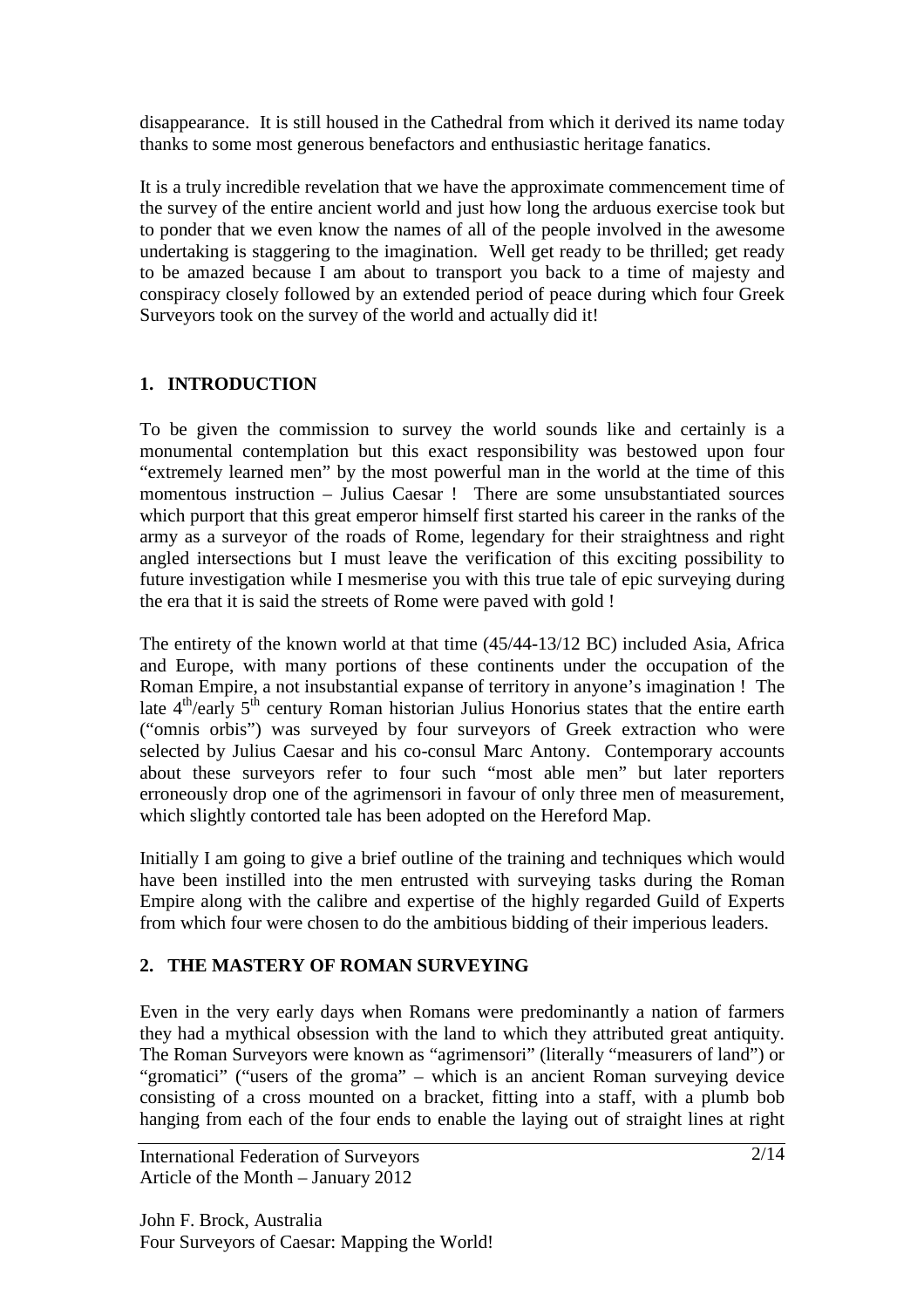angles to each other). Thus the Roman subdivision of land known as centuriation carried on the tradition of the Egyptians and Greeks before them of laying out towns and land parcels in orthogonal patterns with parallel streets intersecting at ninety degrees mainly comprising allotments of rectangular shape.

As an illustration of the extent to which the Romans incorporated the establishment of new towns into their folkloric sagas the writer Virgil describes how Aeneas founded a city in Sicily:

> "Meanwhile Aeneas marks the city out By ploughing; then he draws the homes by lot"

All Roman Surveyors were aware through their training of the old custom whereby the limits of a new town were marked out by the consul by ploughing a furrow around it. Another author Ovid, a studier of the law including that pertaining to surveying, said that the dividing up of land with balks (*limites*) by a "careful measurer" (*cautus mensor*) emphasised the importance attached to the art of surveying.

The line drawn around a town was referred to by Virgil as *sulcus primigenius* ("the original furrow") and was monumented with boundary stones according to Tacitus and Plutarch. Actual boundary stones have been discovered at Capua placed during the Second Triumvirate bearing inscriptions "By order of Caesar (Octavian), on the line ploughed".

The Romans even had a god called Terminus - God of the Boundary Stones closely affiliated with the principal deity Jupiter. Indeed it is the Romans who introduced the Feast of Terminalia during which the Town Consul and his officials would walk around the town bounds beating drums to ward off evil spirits, a ritual which survived down through the centuries into the modern era when statutes required the enactment of "Beating the Bounds" in an identical style to designate the extent of the town limits outside of which legal jurisdictions changed. During the 1830's in New South Wales the same concept of boundary stones was laid out under The Police Act where the town limits were delineated by imposing boundary monuments. In Sydney and Parramatta it was required by this legislation to conduct an annual beating of the bounds in a reenactment of the Roman event. In Parramatta the whereabouts of eight of the original nine boundary stones are known.



**Figure 1. The bust of Terminus on a boundary stone "Never yield"**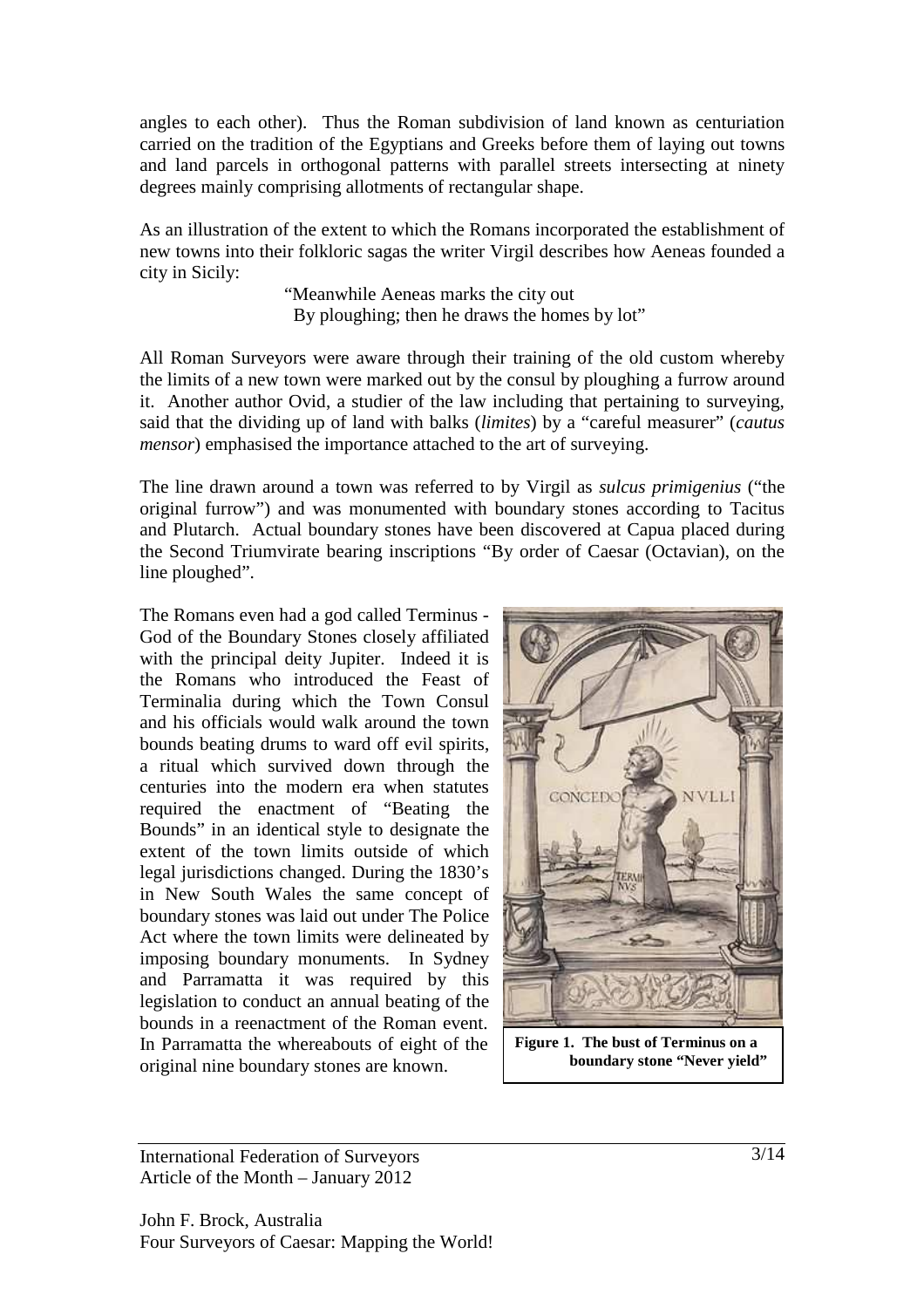

The Roman land surveyors did not only measure the land, they laid it out with more careful planning and more precisely than by any other nation at any time until the late eighteenth century ! With methodical and practical purpose the Roman surveyors of Caesar prudently began measuring from the Augur's starting point then set about the laying out of the streets and allotments of the new town which always had two main roads intersecting at right angles at the heart of the establishment. The first line to be laid down was the principal street called the *decumanus maximus* which would be the widest thoroughfare running in a northsouth direction with the secondary street known as the *kardo(cardo) maximus* intersecting in the centre of the main road at right angles thus orientated towards the east and west.



In Augustan colonies for veterans the main street had a width of 40 feet with the cross street set at a lesser width of 20 feet and a centuriation stone cylindrical in shape bearing the engravings "DM" and "KM" with double lines intersecting on the top of it was placed at the centre of the centuriated area. Some of these road intersection

monuments were made of set out at right angles using a groma (see figure 2) the distances were measured with 10 feet long rods (decampeda) and carefully checked. It has been well shown through the examination of many archaeological sites that even the interconnecting highways between towns were also planned and surveyed before their construction. The supreme precision of the levelling achieved in their thousands of kilometres of aquaducts stand as a proud memoriam to the accuracy and skill of the ancient surveyors. There are many areas typical of the centuriations laid out by the Roman surveyors with a specific fine example existing in the Orange Cadastre of France both over the landscape and shown on engraved stelae.

Surveying equipment still used in 79 AD was found in the Surveyor's Workshop of Verus (or Vero) at Pompeii in 1912. Among the artifacts discovered were the metal pieces of a groma, a portable sundial, a folding ruler with one fold, 1 Roman foot long, 2 bronze compasses, the bronze parts of two wooden chests used to store fieldbooks and drawing implements, pincers (9 cm long), a conical ferrule (6.2 cm in length), 16 long, thin iron tools, an ink bottle and stylus. At the National

International Federation of Surveyors Article of the Month – January 2012

John F. Brock, Australia Four Surveyors of Caesar: Mapping the World! 4/14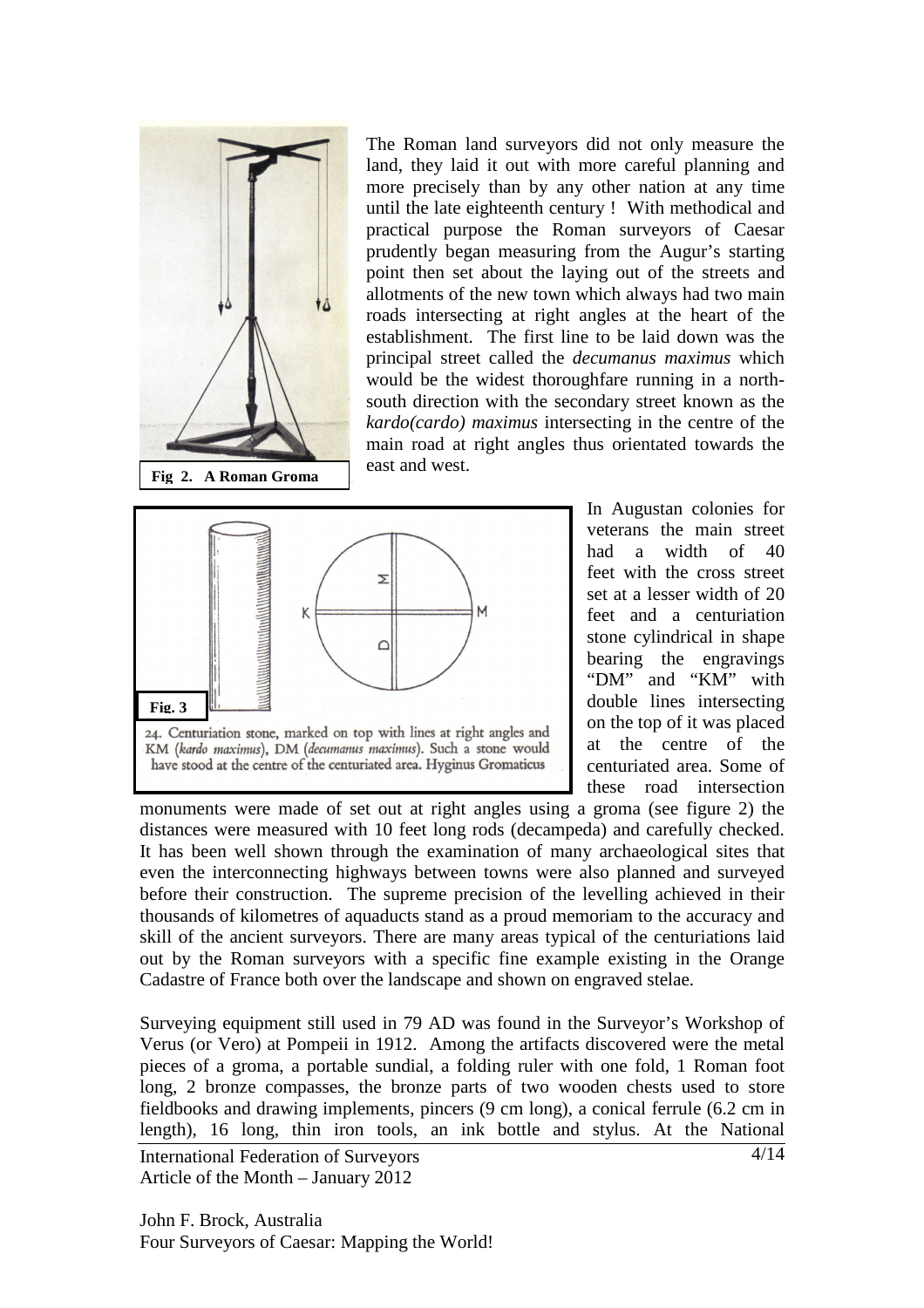Archaeological Museum in Naples there were displayed three plumb bobs said to have their origin in Pompeii along with some of the aforementioned items. The metal end pieces of a measuring rod were also unearthed at this fabulous World Heritage site. Hero also refers twice to the utilisation of tautened ropes or cords for the measurement of longer distances.

In 55 BC Julius Caesar passed agrarian land reform legislation known as the Lex Mamilia part of which has been preserved within the Corpus Agrimensorum, a series of texts copied through the centuries by the hands of the monks attached to the scholastic religious monasteries renowned for their libraries of antiquarian knowledge. This legislation which laid down conditions for the law associated with boundary disputes was still in force 140 years later when Frontinus wrote of its provisions which specified penalties for offences against it as well as for removing or altering the position of boundary stones. There were particular conditions set down for any land disputes within five (5) feet of any subdivision boundaries and the agrimensore (surveyor) had ultimate jurisdiction over internal land boundaries in addition to the landward limits with adjoining colonies which whenever possible were set upon natural features like rivers or mountains. As well as surveying, parcelling and allocating land the *mensor* (measurer) had to ensure that boundaries were properly established and marked out – the technical terms for this being *terminatio* or *determinatio.* 

The outer boundary of the Roman Empire was termed *limes* while the boundaries within a colony such as Italy were described as *limites.* Augustus Caesar divided Italy into eleven (11) regions as follows (with some lesser tribes omitted):

- 1. Latium, Campania
- 2. Apulia, Calabria
- 3. Lucania, Brutii
- 4. Samnites, Marsi, Paeligni, Sabines etc.
- 5. Picenum
- 6. Umbria, Ager, Gallicus
- 7. Etruria
- 8. Gallia Cispadana
- 9. Liguria
- 10. Venetia, Istria
- 11. Gallia Transpadana

It is said that these above divisions remained with very little alteration right down to the time of Constantine the Great who was Emperor between 306 and 337 AD who really must have treasured his surveyors because he exempted them from paying tax!

# **3. SURVEYORS – THE ULTIMATE LAND EXPERTS!**

Alright, we have hundreds of years of Roman adoration of the land administered through strict legislation and established legal precedence which were the sole dominion of the cadastral (land) surveyor, but did this situation last after the Fall of the Roman Empire in 476 AD with the conquest by Odoacer, a German Chieftain ?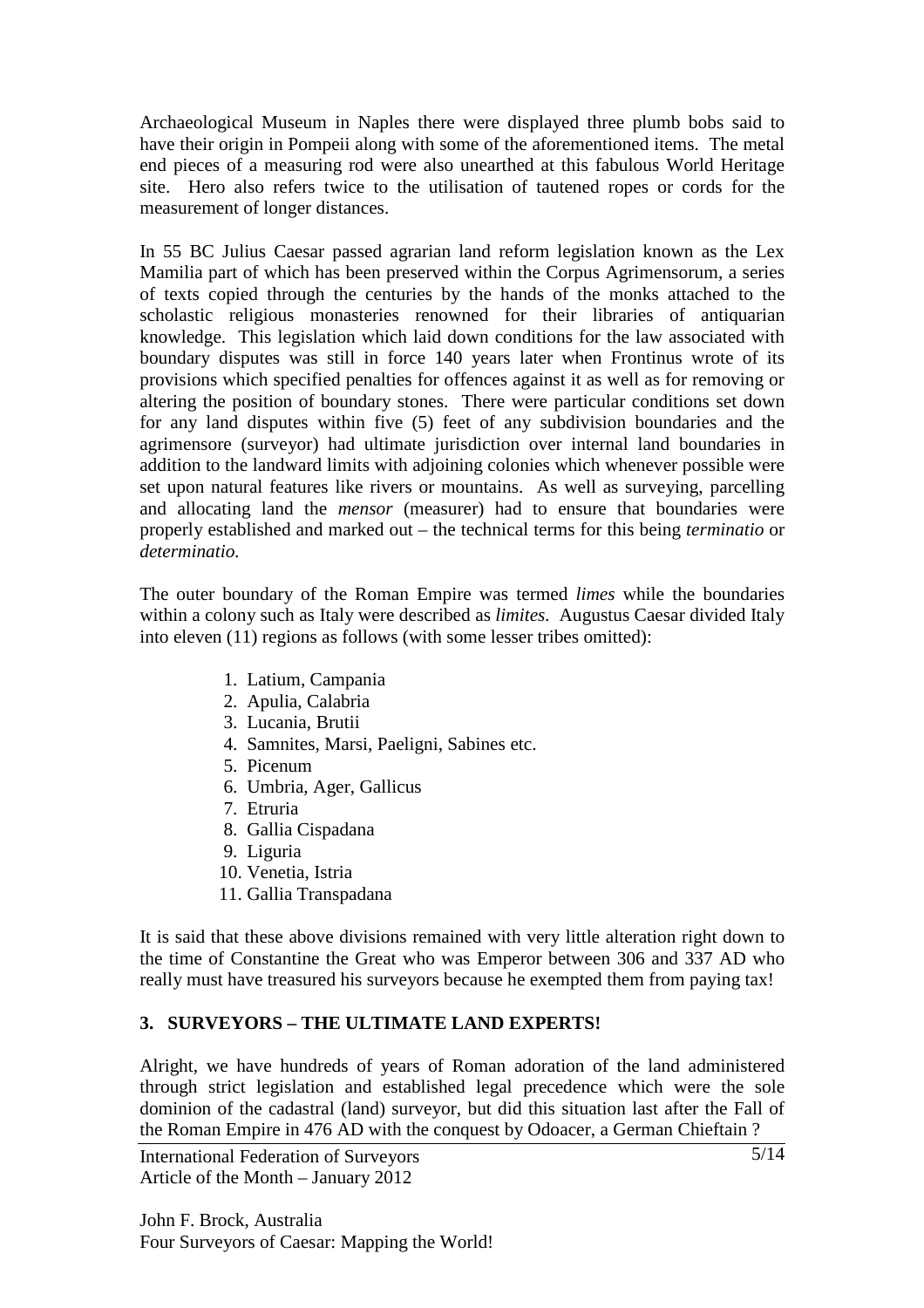Not long after this imperial collapse a letter was written in 511 AD by the Roman official Magnus Aurelius Cassiodorus Senator (c.490-585 AD), more commonly referred to as Cassiodorus, concerning a bitter and violent land dispute between the estates of two noblemen named Leontinus and Paschasius in which he states:

 "**Augustus made a complete survey of the whole 'Orbis Romanus',** in order that each taxpayer should know exactly his resources and obligations. The results of this survey were tabulated by the author Hyrummetricus. The Professors of this Science [of land surveying] are honoured with a more earnest attention than falls to the lot of any other philosophers. Arithmetic, Theoretical Geometry, Astronomy, and Music are discoursed upon to listless audiences, sometimes to empty benches. **But the** *agrimensor* **(land surveyor) is like a judge: the deserted fields become his forum, crowded with eager spectators. You would fancy him a madman when you see him walking along the most devious paths. But in truth he is seeking for the traces of lost facts in rough woods and thickets. He walks not as other men walk. His path is the book from which he reads; he** *shows* **what he is saying; he proves what he hath learned; by his steps he divides the rights of the hostile claimants; and like a mighty river he takes away the fields of one side to bestow them on the other."**

#### **4. HEREFORD – THE CATHEDRAL AND THE MAPPAMUNDI**



**Figure 4. Hereford Cathedral** 

With the original stone construction from the  $7<sup>th</sup>$  century destroyed after 200 years by Aethelred of Mercia the subsequent reconstruction by Edward the Confessor lasted for only a handful of years till it was sacked and burnt in 1056 by an army of Welsh and Irish forces led by Gruffydd ap Llywelyn. The current Hereford Cathedral was built within the ruins of the last one in 1079 not too long after the Norman Conquest of William the Conqueror in 1066. Situated in the County of Herefordshire the full name of the holy building is the Cathedral Church of Blessed Virgin Mary and St.

Ethelbert in the Diocese of Hereford designed in the Gothic style. The final additions were commissioned by Bishop Aquablanca in the mid 1200s being completed later in that century under Bishop Swinfield.

Within the Cathedral in the late 1800's found in a storage room was a medieval Mappa Mundi which had formerly hung on the wall of one of the shrines for hundreds of years. Having been masterfully penned around 1290-1300 by Richard of

International Federation of Surveyors Article of the Month – January 2012

John F. Brock, Australia Four Surveyors of Caesar: Mapping the World!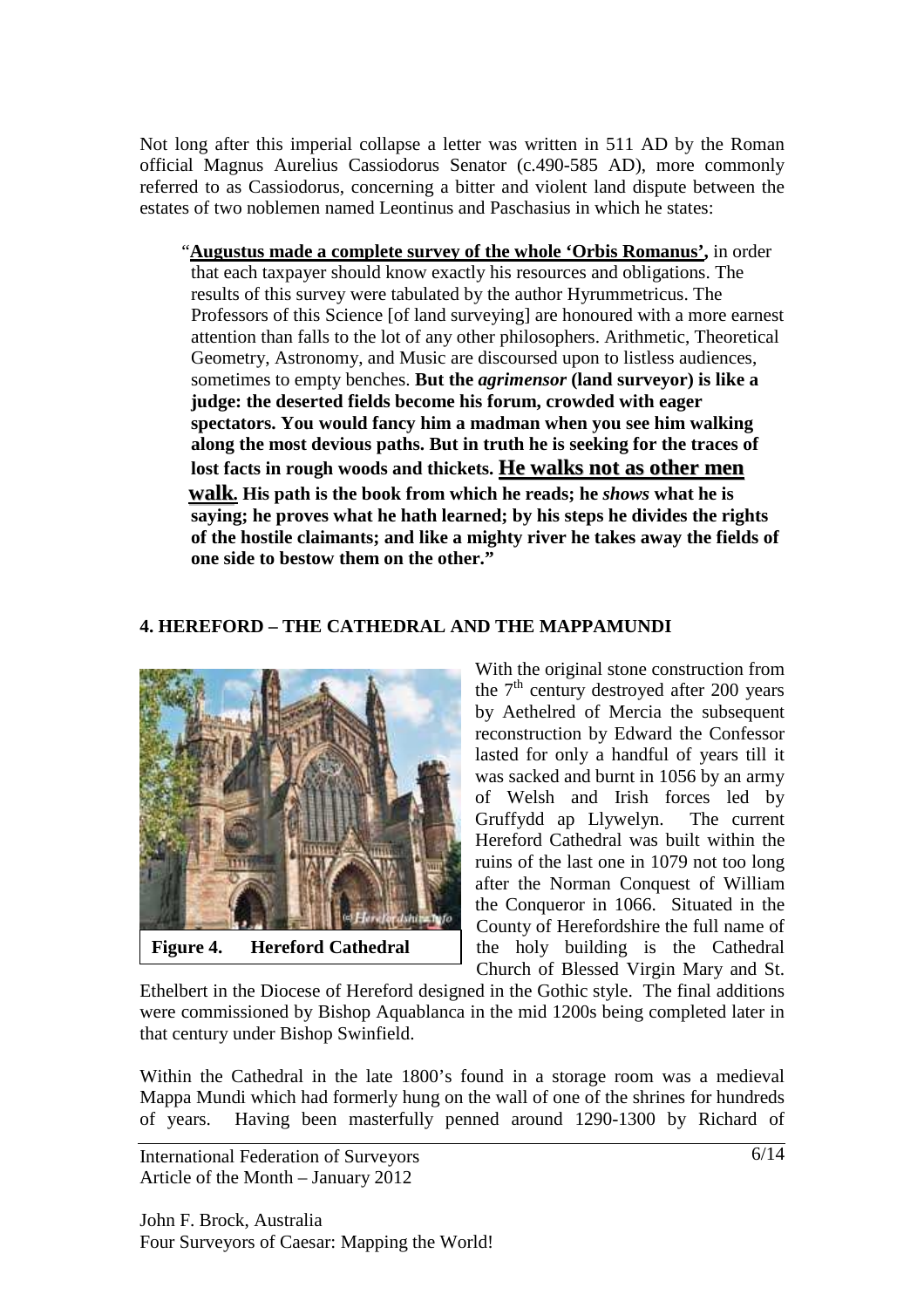Holdingham, identified as Richard de Bello (of Battle), he is said to have been the prebend of Lafford (modern day Sleaford) in Lincoln Cathedral around 1278-1283. Later he became an official of the Bishop of Hereford, when in 1305 he was appointed prebendary of Norton, and a Canon in Hereford Cathedral. His life after 1313 has not been traced but his date of death was c. 1326. Richard even tells us directly that he was the one who created the masterpiece with an inscription in the bottom left hand corner. He is also probably the individual on horseback situated in the bottom right hand corner looking towards his declaration. The horse rider has also been suggested as Paul Orosius, another  $5<sup>th</sup>$  century historian but proof of the identity has not been verified.

#### **5. APPOINTING THE SURVEYORS OF THE WORLD**

It is reported by various sources as well as being supported by a prominent inclusion within the Pentagonal Frame of the Hereford Mappamundi at the left right hand side that the measurement of the whole world was ordered by Julius Caesar "to be made by four very wise and chosen men," and that "this measurement was begun in the consulship of Julius Caesar and M. Antonius." It is also said that "three Greeks were appointed for this purpose, Nichodoxus, Theodocus, and Polyclitus" which is the version that is represented on the Hereford Map with the names of the three surveyors also shown as Nicodoxo, Teodoco and Policlito in red ink around the perimeter of the map. Indeed there a number of variations of each of the names of the measurers of the world of differing origins including Nicodemo/Nicodoxo/Nichodoxus/Nichodomo and Nicodoso for one, then for the second individual Theudoto/Teodoco/Theodocus and Teodoto with only minor alternatives for the third member of the group as Polyclito or Policlito. The fourth surveyor mentioned in earlier manuscripts such as the Vatican MS from 1209 is said to be Didymus or Didymo who is alleged to have been entrusted with the survey of the western regions which were known as "Occidentalis." It is unsure just what occurred to exclude this fourth man from the team but his duties are said to have been relegated to Teodoco who is depicted on the Hereford Chart to have measured the north ("Septentrionalis") and the west ("Occidentalis"). Installed to oversee this phenomenal project was the brilliant young general Marcus Vipsanius Agrippa who was only aged 19 at its commencement having been born in 63 BC, the same year of birth as Octavian (later to become Caesar Augustus). At the time of the assassination of Julius Caesar in 44 BC he was studying with the future Roman Emperor at Apollonia. He was later to marry the sister of his Emperor as well as gaining victory in many notable battles against the fleet of Pompeius followed up by the critical overthrow of Antony at Actium in 31 BC which provided the mastery of Rome and the empire of the world (which was still being surveyed!) to Octavian. In 26 BC the Senate bestowed the imperial title of Augustus upon Octavian.

With as much of the information available to him at the time Agrippa is said to have started a contemporaneous Map of the World for his Emperor. His appreciative leader is said to have completed the map himself and had it engraved on marble for later placement in the colonnade built by Agrippa's sister Vipsania Polla. Along with this world map Agrippa is said to have written a lengthy treatise on the cosmography of the known world containing a comprehensive compilation of the places surveyed

International Federation of Surveyors Article of the Month – January 2012

John F. Brock, Australia Four Surveyors of Caesar: Mapping the World!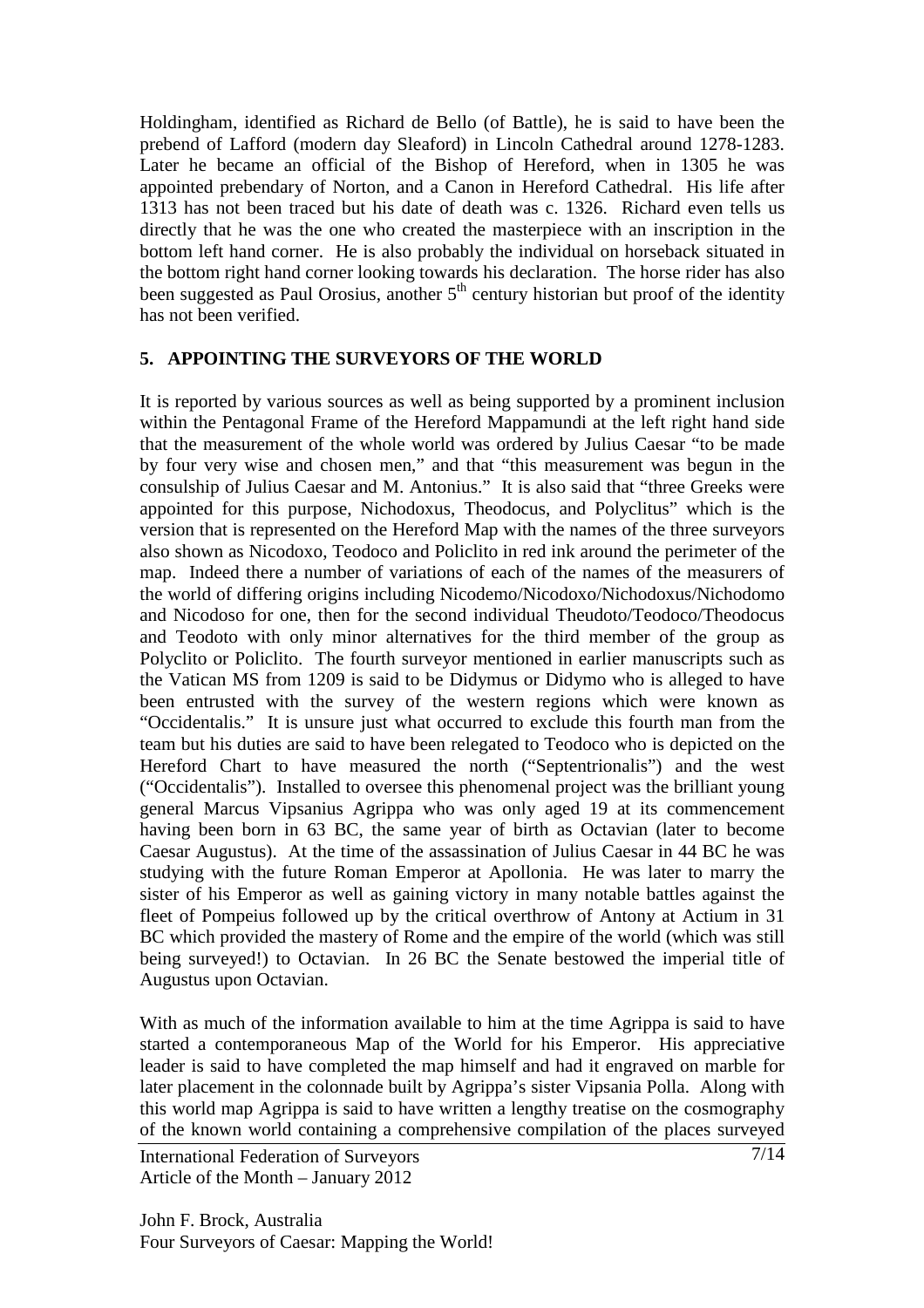on the known earth by his trusted team of Surveyors. The final World Map referred to by Pliny the Elder early in the first century AD is likely to have been this map. The existence of such a map has been attested by various sources including Strabo.

I am sure that by now you will want to know the answer to one question: "Just how long does it take to survey the world ?" Well it is scarcely believable, but we do know EXACTLY just how long it took to "measure the world." From Julius Honorius the four Surveyors of the Roman World completed their allocated duties in the following periods: Nicodemus measured all of the east ("Oriens") which took him 21 years 5 months and 9 days while the southern colonies ("Meridiana Pars") were the sole obligation of Polyclitus occupying his time for the longest period of the four at 32 years 1 month and 20 days. It is stated that Didymus measured the west ("Occidens") over a time of 26 years 3 months 17 days and the north ("Septentrionalis") was determined by Theodotus over a period of 29 years 8 months. Thus the full task was completed between 45/44 BC and 13/12 BC, possibly in the year of Agrippa's death at the young age of only 51 !!! Perhaps the receipt (if these dates are possible!) of the final survey information was too much excitement for him!

With regard to this precise timing of the completion of the Survey of the World it has been suggested to me that this would not be accurate as they used a different calendar at that epoch of history. Well these timings are compatible with our modern collations of time as the modern calendar which we use today was adopted by Julius Caesar on 1 January in 45 B.C. with twelve months consisting of 365 days and an extra day every four (4) years being the leap year to catch up the one quarter of a day overlap caused by the earth's orbit around the sun. It would not be coincidental that only two of the months are named after Roman Emperors, July and August, reflecting the most significant contributions made by these two giants of the Roman Colossus to its preeminence in the ancient World, not the least of which was the incredible exercise of surveying it !!!

# **6. REPRESENTATIONS ON THE HEREFORD MAP**

The medieval cartographic masterpiece known as the Hereford Mappamundi was estimated to have been completed in about 1290 to 1300 AD and is currently housed in the magnificent Norman era cathedral which gave the work its name in the west of England.

The map is of the genre T-O typical of the religious style of mappamundi of this period such as the contemporaneous St. Beatus Map (c.1050), Psalter World Map  $(c.1265)$ , and Ebstorfer Map (mid-late  $13<sup>th</sup>$  century). Shown as a flat circle surrounded by ocean the known world comprised Europe, North Africa and the explored section of Asia with the horizontal bar of the "T" dividing Europe from Asia and the vertical line being the Mediterranean Sea. Such maps were religious concoctions with the Holy City of Jerusalem occupying a disproportionate area of the chart at the centre while the Earthly Paradise was placed at the top of the map which was actually the Far East. Thus we have north on the left and south on the right. The base for the masterpiece was the traditional vellum which was treated calf skin even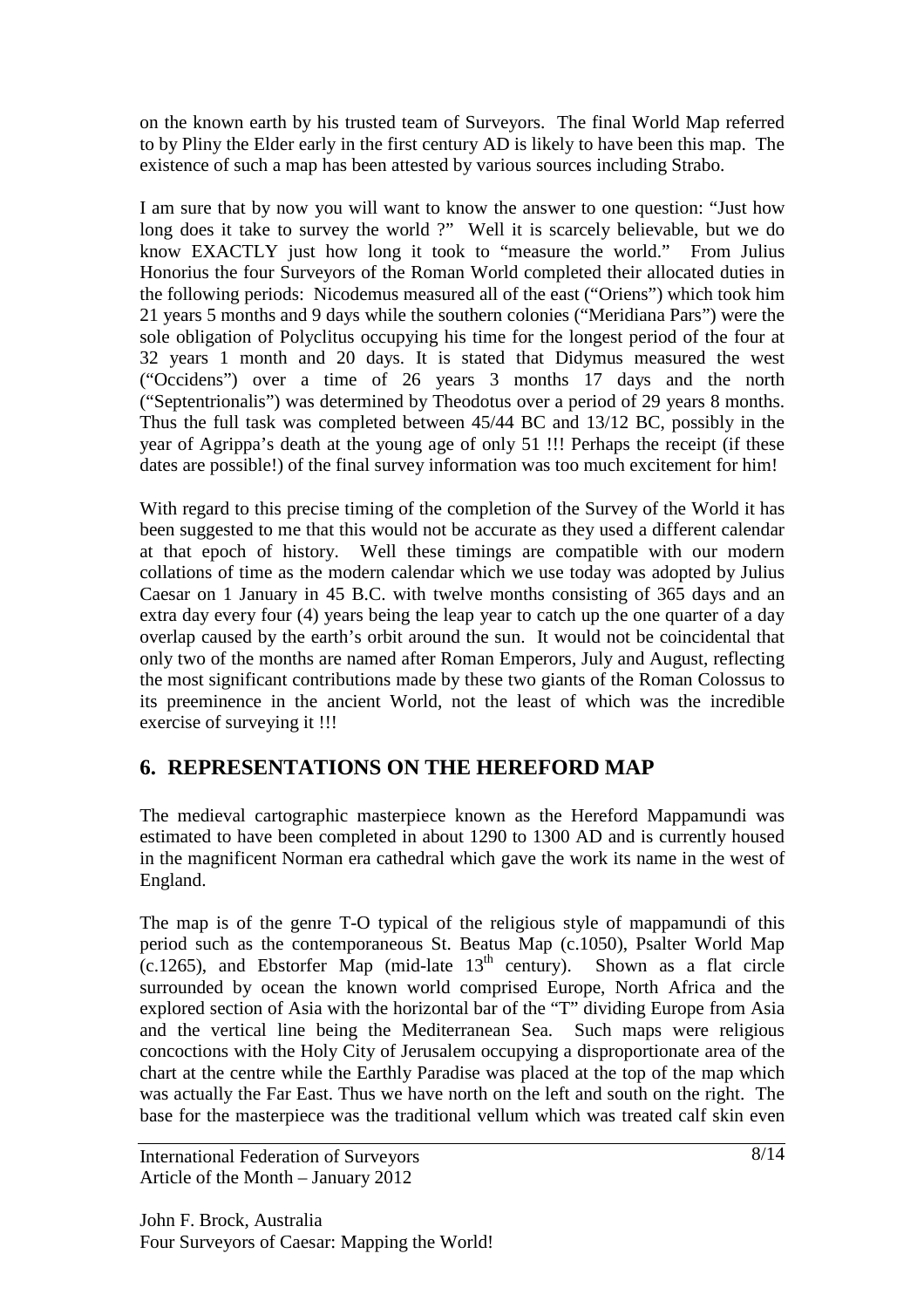used during the early period of Land Titling in Australia. Even though the mappamundi has exaggerations and some misrepresentations driven by religious preoccupations it nevertheless pays an extensive level of detail to the depiction of geographically and historically authentic information illustrated in a most artistic and masterful way.

The material portrayed on the Hereford Map is declared as being based upon Orosius' History of the World itself heavily reliant on the earlier writings of The Bible and Pliny the Elder who was killed at the Vesuvian eruption which buried Pompeii in 79 AD as witnessed by his nephew Pliny the Younger. According to Meryl Jancey in the "Mappa Mundi – a brief guide" the purpose for crafting the great map was as a medium of religious awe to encapsulate in a spectacular visual way to a vastly illiterate congregation the wonders of man and the natural world which were attributable to the Almighty God. The figure of Christ, the Virgin Mary and a few angels near the top of the map at the Day of Judgement gave the bemused civilians a path to salvation through which they could extract some solace for their existence.

The majority of the writing on the map is in black ink with red and gold leaf for emphasis while blue or green was used for rivers and seas. One exception is the depiction of the Red Sea in red colouring. Scalloped patterns showed mountain ranges with towns identified through the walls and towers of the local structures found within those places. In addition to the man-made features unique to an area which had been described by the visiting surveyors and world travellers the known regions of the map are situated by their geographical elements and natural features. However when the lands are unknown for authentic detail mythical creatures and beings are drawn to make the plan a mixture of fact and fiction. Most locations bear icons representative of their identity such as the Pyramids and Sphinx for Egypt, and, of course, Hereford indicated alongside the River Wye by the drawing of the Cathedral which bears its name.

### **7. THE SURVEY OF THE WORLD AS SHOWN ON THE MAP**

Engravings and illustrations displayed on the historical map provide a most exciting chronicle of the Surveying of the World Project first proposed by Julius Caesar in about 45-44 BC with decorative inscriptions and even sketches of three of the four Surveyors of Caesar including their names beside them. This antiquarian world map portrays the later version relating to the formation and execution of the scheme assembling its citations and images based on the account of the Survey of the World by Paul Orosius from the  $5<sup>th</sup>$  century which omits the surveyor of the West, Didymus.

Between the outside circular delineation of the major oceans and the perimeter of the map edge is said to be The Pentagonal Frame. Within what appears to be a vertical text box which then slopes upwards at about 45 degrees at the top left of the map inscribed in red capital letters is the declaration that: "The terrestrial landmass began to be measured under Julius Caesar." The next similar pronouncement on the top right hand side of the chart and sloping at a similar angle downwards says: "Nicodoxo measured all the east." The next vertical and horizontal writing at the bottom right hand corner proclaims: "The southern area was measured by Policlito", while just

International Federation of Surveyors Article of the Month – January 2012

John F. Brock, Australia Four Surveyors of Caesar: Mapping the World!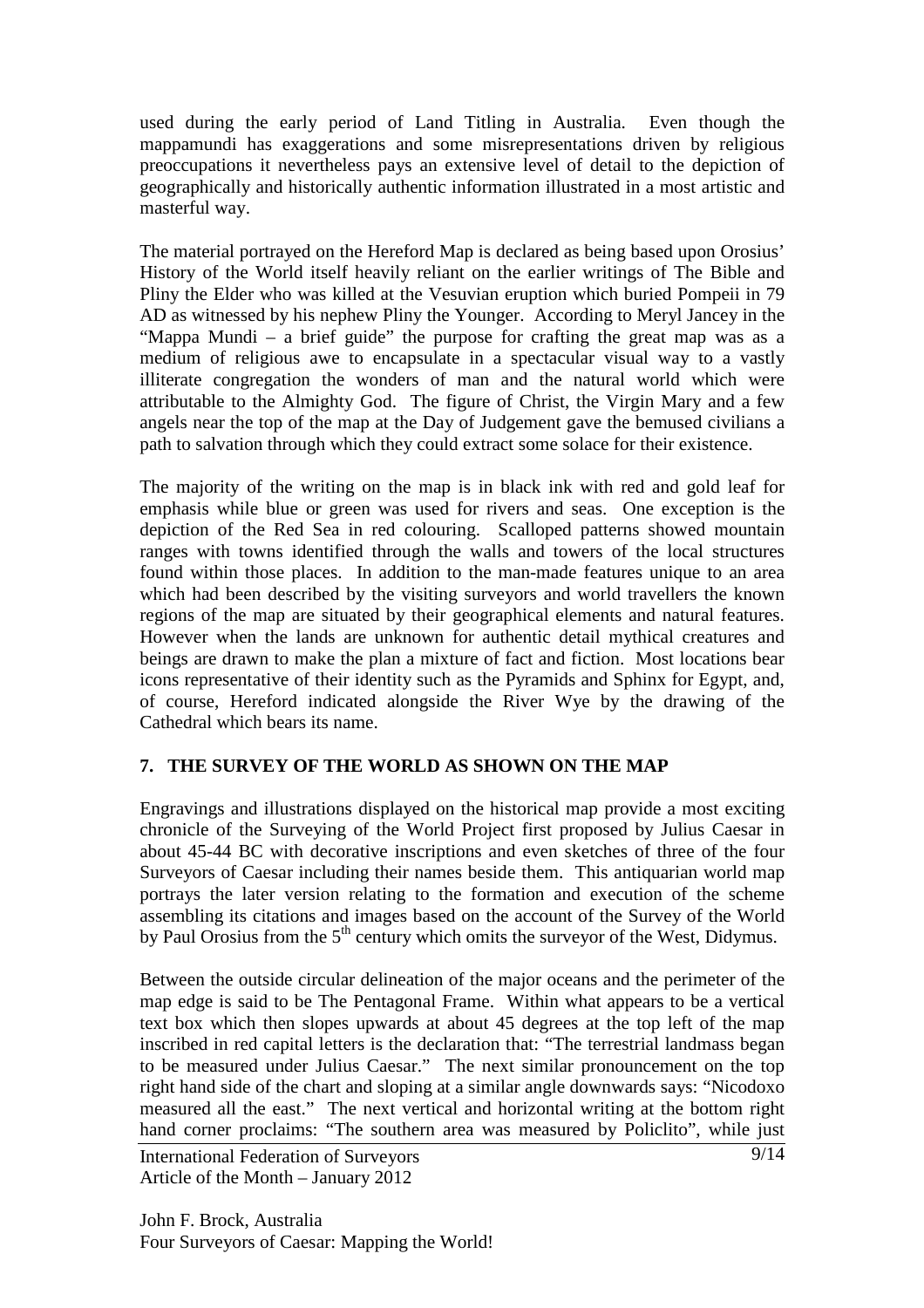across on the bottom left hand side within a mirror image right angled box is broadcast: "The north and west were measured by Teodoco." How incredible is this that depicted on this map we actually have the names of three of the four men being the chosen surveyors that produced Caesars' Survey of the World by 13/12 BC!!!

Even more invigorating is that the cartographer has penned a scene at the bottom left hand corner of the map which depicts three of the four men receiving their written instructions under seal from Caesar Augustus himself (see Figure 5). We know this because the names of three of our four Surveyors are written in black text alongside their figures - Nichodoxus, Theodocus and Policlitus. Upon the sealed document the instruction reads: "Go into the world and make a report to the Senate on all its continents: and to confirm this [order] I have affixed my seal to this document." The seal of the emperor, Augustus Caesar, hangs from the paperwork while the outstretched hand of what may be Nichodoxus touches the end of it in preparation for its receipt. Such theatre is the province only of the map's creator since it was not until 26 BC that Octavian was installed as Caesar Augustus by the Senate making such an event at odds with that depicted as a showpiece on the ecclesiastical map.

The further inscription above the figure of Caesar Augustus is an unlikely reinforcement of this action from the Gospel of St. Luke which relates the following: "Luke in his Gospel: There went out a decree from Caesar Augustus that all the world should be described" which is an obvious attempt to offer Biblical recapitulation for this significant historical event, but once again this reference is to a second taxation census and not the subject of the original Survey of the World.

Regardless of inaccuracies of some aspects of the Hereford Map it is still an invaluable record of how cartographers viewed and depicted the world during medieval times as well as being an enduring artifact which has survived the test of time to be available for all those fortunate enough to know about its existence. Despite the flaws in some dating of events as well as the patent omission of one of the four Greek surveyors involved in the massive project to Survey the World there is no reasonable dispute about the veracity of the exercise. Further elevating the status with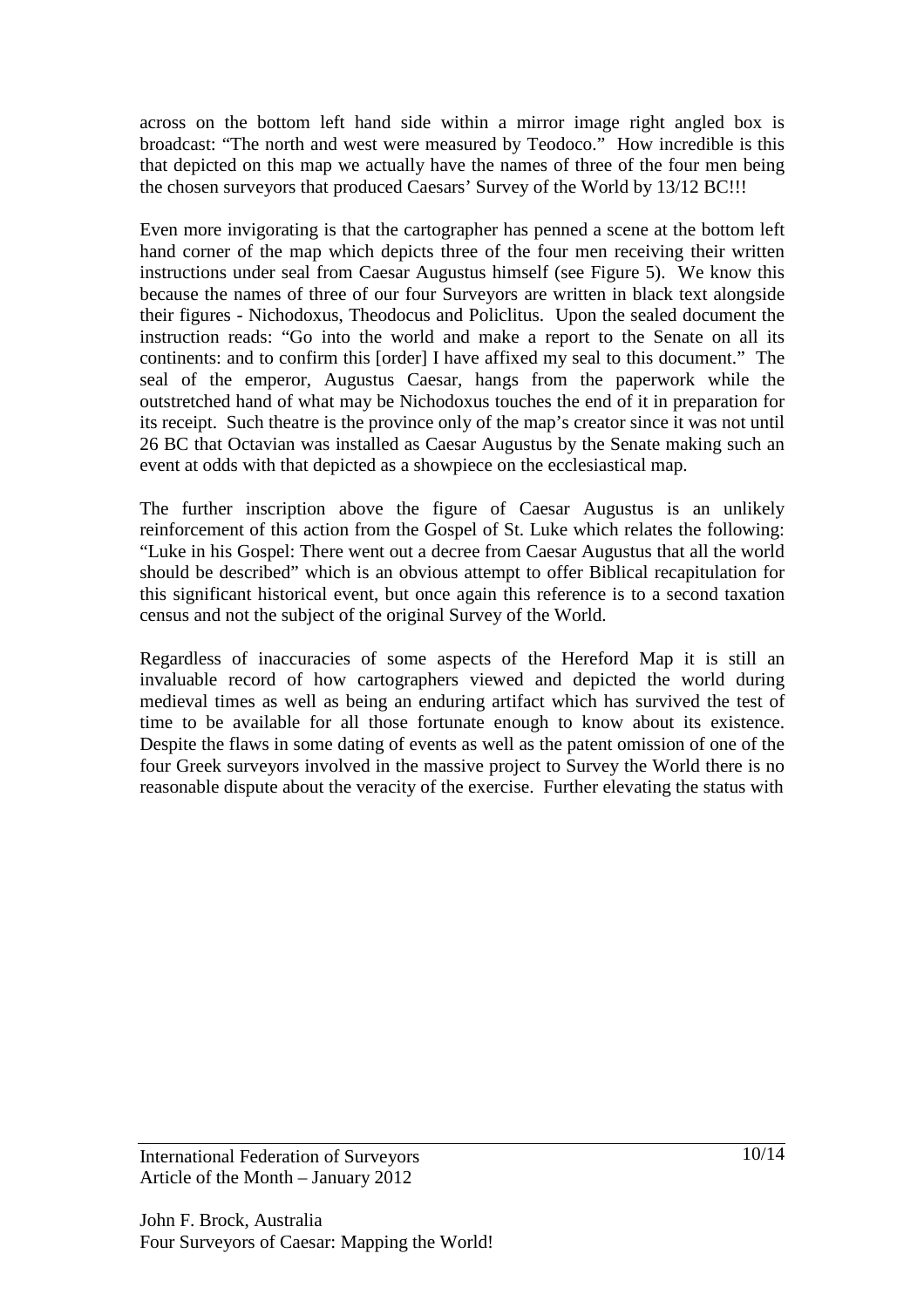

which the land surveyors of ancient Rome had attained during the might of this imperial civilisation it is not surprising that erudite and astute Roman officials such as Cassiodorus when referring to the agrimensore (land surveyor) could proclaim:

# **"He walks not as other men walk!"**

# **8. CONCLUSION**

Whatever reasons motivated the two great Roman Emperors to order a Survey of the World have been postulated by eminent cartographic researchers possessed of much more ancient knowledge than myself but the fact that it WAS done is not disputed. Through this ancient action the Survey of the World has been immortalized along with "the four very wise and chosen men" who completed the assignment.

With such a religious atmosphere surrounding this medieval mappamundi it is not hard to comprehend just how sacred the land has been and still is to tribal peoples who still occupy properties owned by their ancestors for thousands of years. Indeed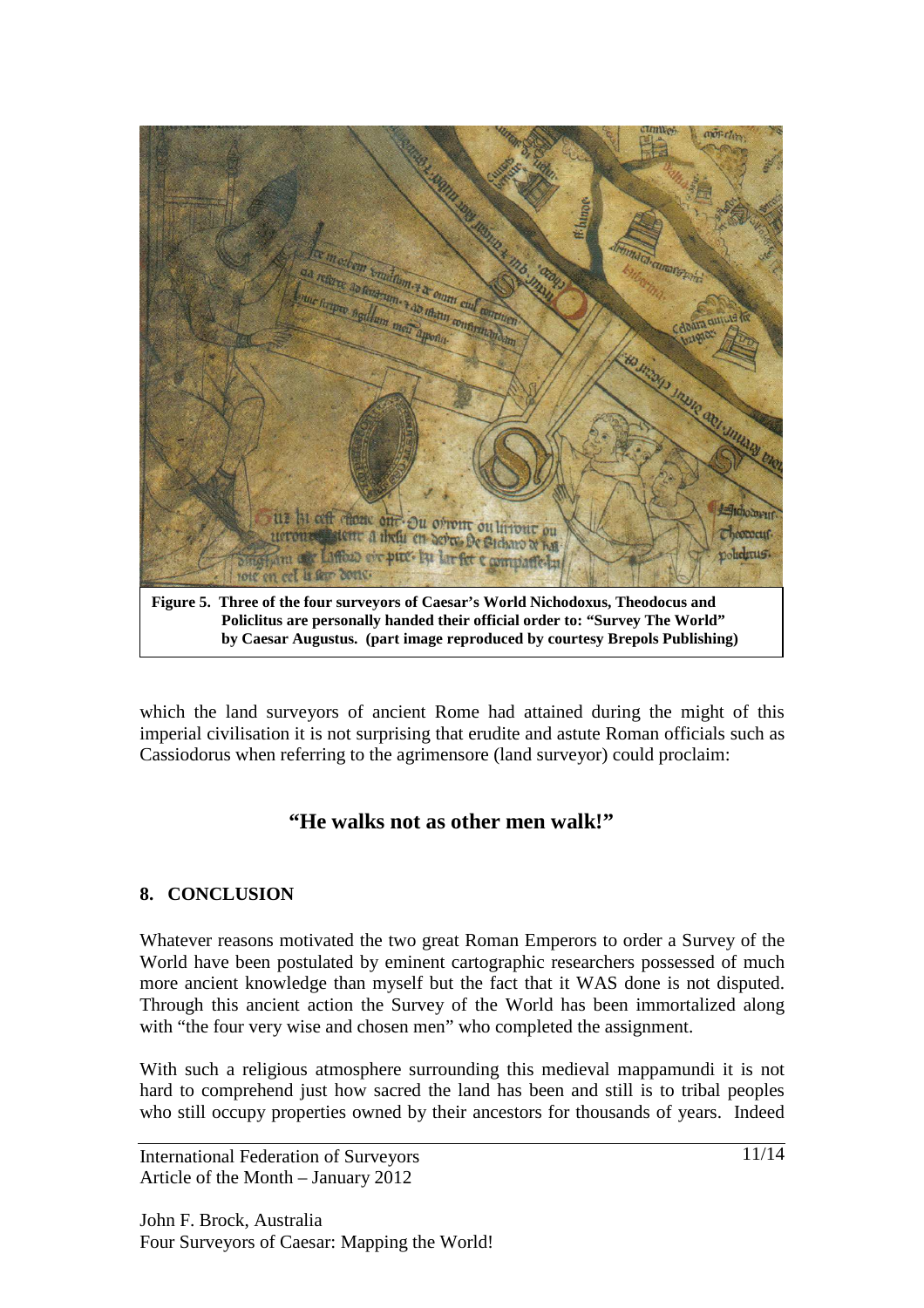the distribution of land is said in The Bible of the Christians to have been made by God Himself. Upon this reflection I shall leave you with a wonderful image from a 13<sup>th</sup> century illuminated manuscript to accompany the Biblical citation:

 "When he prepared the heavens, I was there when he set a compass upon the face of the depth."



 **from a 13th century illuminated manuscript. It appears to be flat AND round just like our Hereford Mappa Mundi ?!?**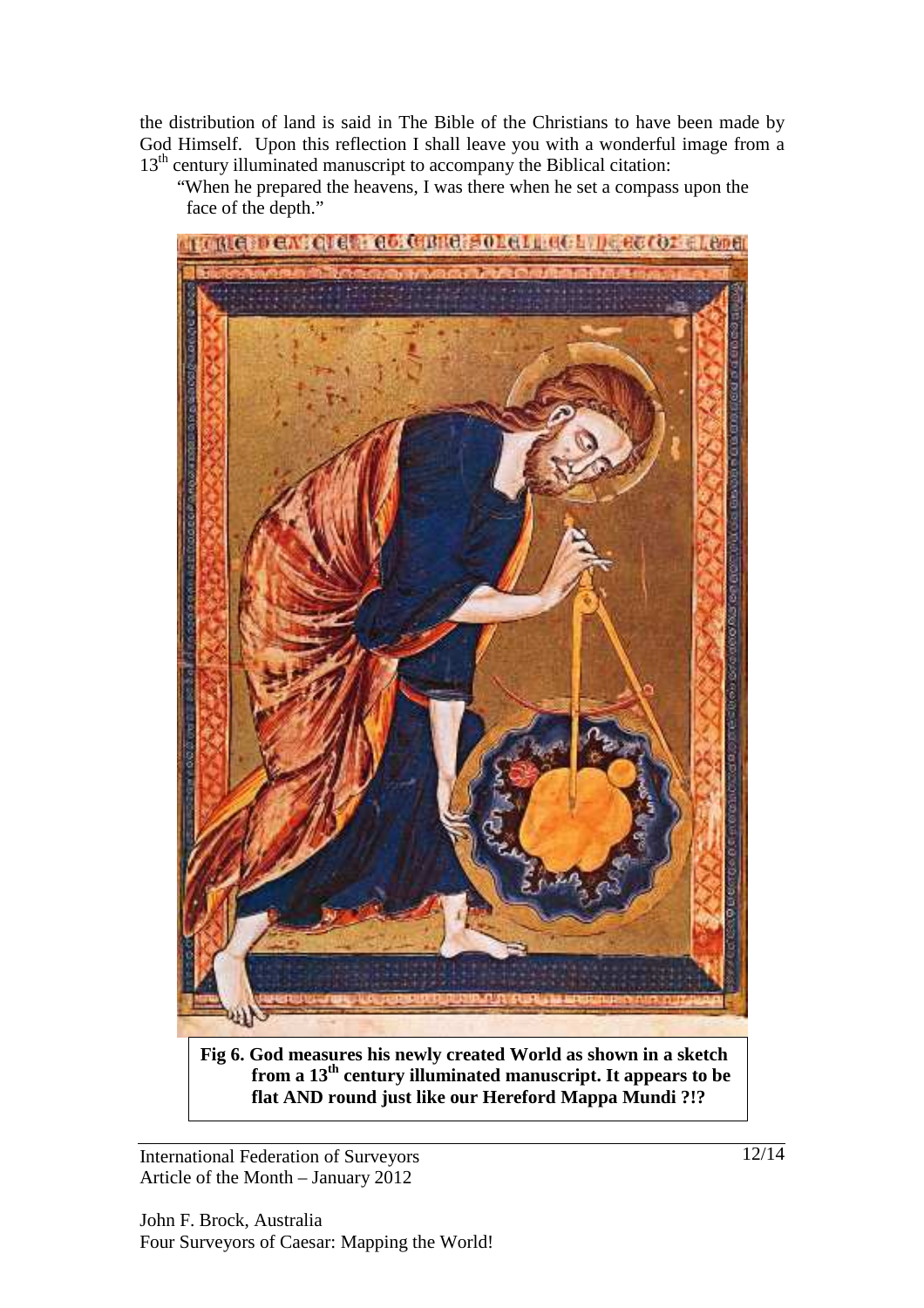## **DEDICATION AND APPRECIATION**

May I take this opportunity to dedicate this paper and presentation to the four legendary surveyors personally chosen by Julius Caesar to "Survey the World":

> **Nicodemus Didymus Theodotus Polyclitus**

I would also like to express my sincere appreciation to our Italian colleagues who are staging this FIG Working Week and History Workshop during a time of serious economic and social uncertainty. Grazia !!!

## **BIBLIOGRAPHY**

- 1. Dilke, O.A.W., **The Roman Land Surveyors.** (David & Charles: Newton Abbot, 1971).
- 2. Harvey, P.D.A., **Mappa Mundi. The Hereford World Map,** (London: British Library: Toronto: University of Toronto, 1996).
- 3. Hodgkin, Thomas, **The Letters of Cassiodorus,** (Oxford University Press, 1886)
- 4. Honorius, Julius, **Cosmographia Julii Caesaris: A. Riese, ed., Geographis Latini minores**
- 5. Jancey, Meryl, **Mappa Mundi a brief guide, The Dean & Chapter of Hereford,** (1994)
- 6. Westrem, Scott D., **The Hereford Map,** (Brepols Publishers, Turnhout, Belgium, 2001).